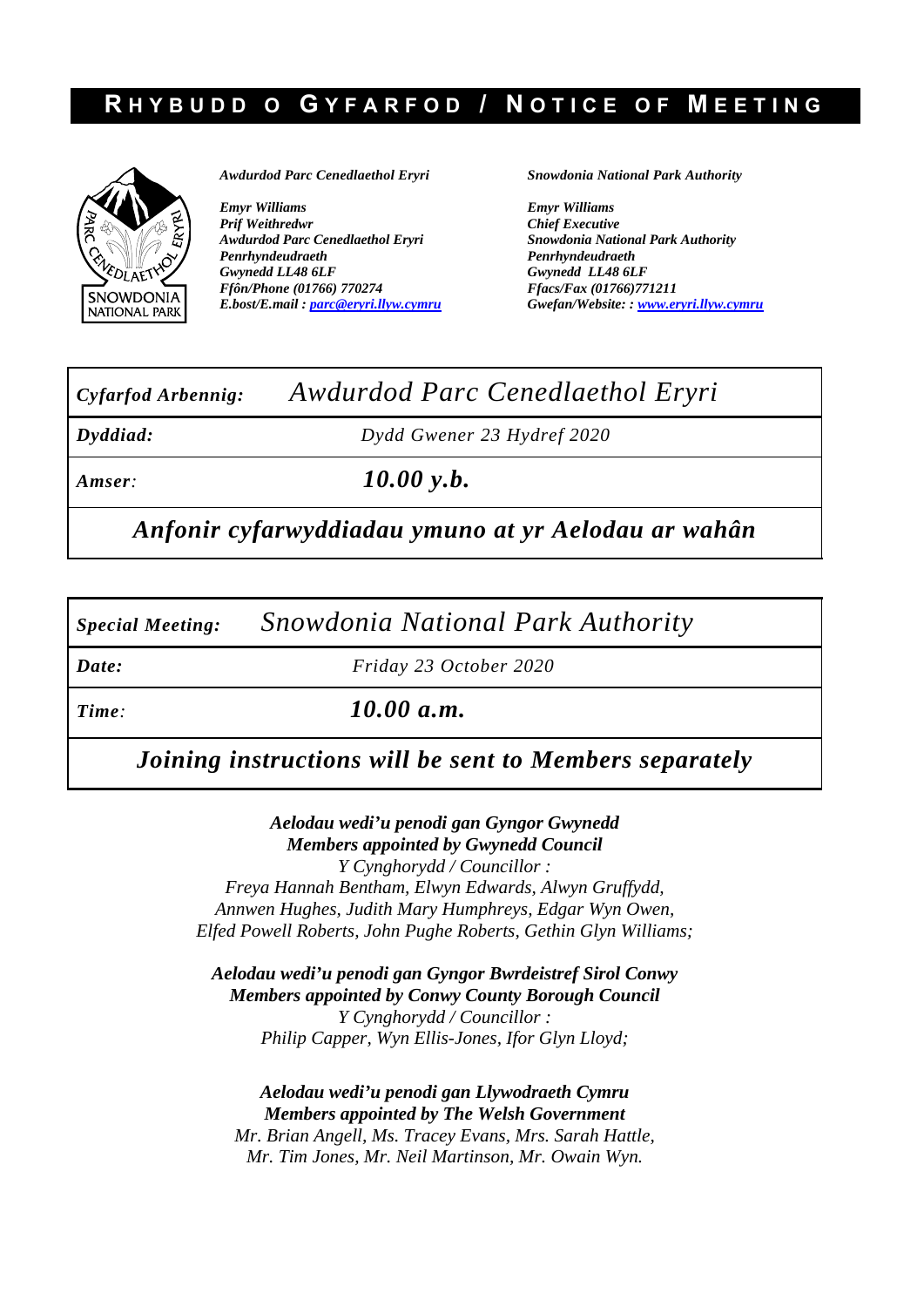## **A G E N D A**

## 1. **Apologies for absence and Chairman's Announcements**

#### 2. **Declaration of Interest**

 To receive any disclosure of interest by members or officers in respect of any item of business.

#### 3. **Notice of Motion**

To consider the following motion as submitted by:- Mr. Neil Martinson. (Copy herewith)

### 4. **Membership of Standards Committee**  To submit a report by the Director of Corporate Services. (Copy herewith)

5. **Business Case for continuing with B&B Type Accommodation at Plas Schedule 12A Local Government Act 1972: Exemption from disclosure of documents** 

To submit a report by the Director of Corporate Services. (Copy herewith)

## **PART II**

6. **Business Case for continuing with B&B Type Accommodation at Plas** To submit a report by the Director of Corporate Services. (Copy herewith)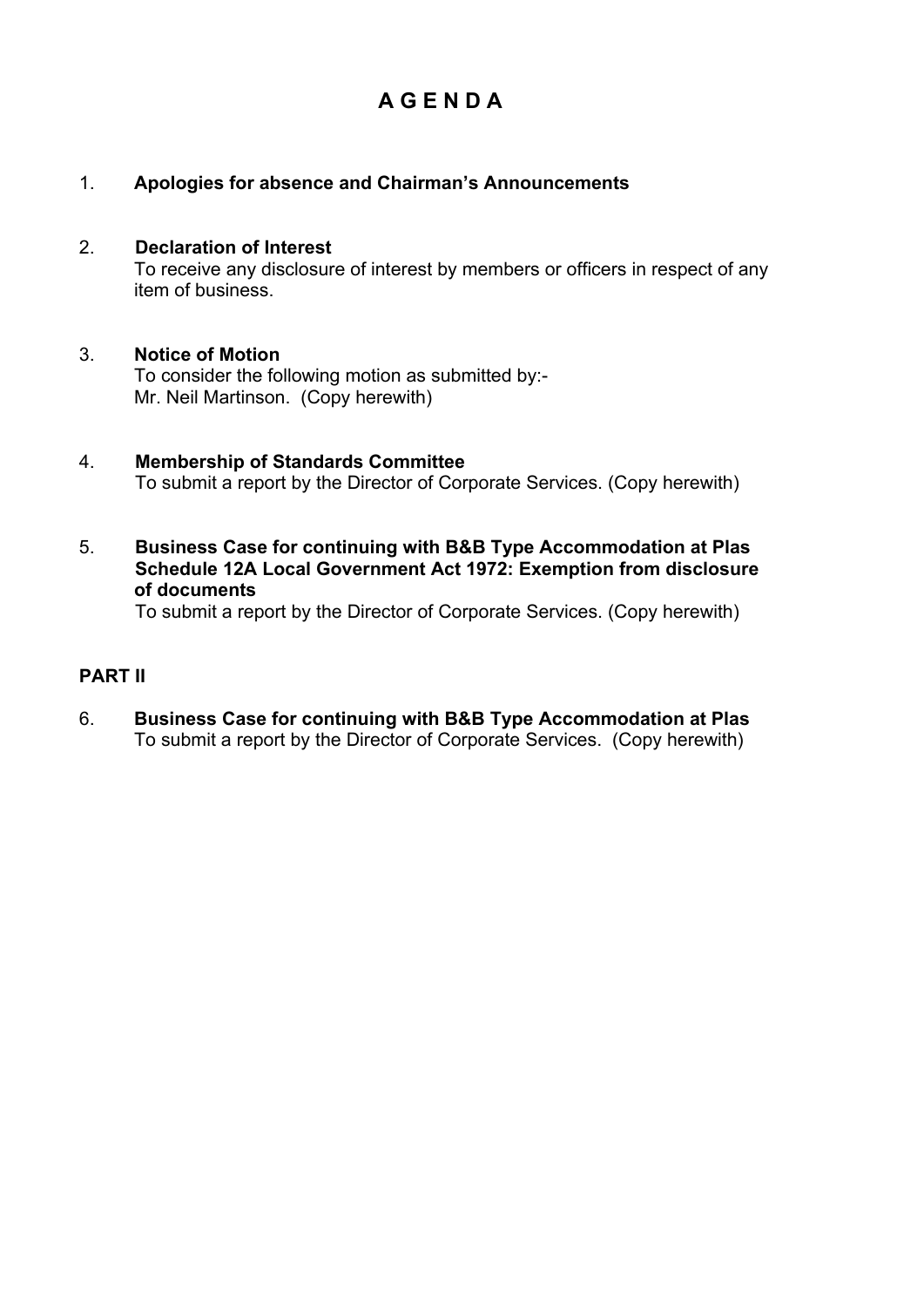#### **Authority Meeting 23 October 2020**

15/09/2020

Notice of motion:

#### **"Covid19 recovery and mitigation:**

This Authority recognises that covid19 has had a severe impact on the communities and economy of Snowdonia and created challenges in ensuring that the Park meets its statutory objectives to promote the park and conserve its beauty.

This Authority further recognises the urgent need to ensure that measures are introduced to mitigate the impact of covid19 on the communities, and environment of the Park in 2021, whilst ensuring the public continue to have full access to understand and enjoy the special qualities of the Park. Specifically it acknowledges the hardship caused by increased youth unemployment and poverty and the responsibilty of the Authority to create employment opportunites that meet the statutory objectives of the Park

This Authority therefore resolves to re-prioritise £3 million of reserves to allocate on covid19 recovery and mitigation that will be spent over the next three years with the following objectives:

- 1. To mitigate the transport pressures through the introduction of measures that provide additional interim park and ride facilities and other appropriate measures from Easter 2021.
- 2. To reduce the adverse impact of overnight parking through the introduction of strictly controlled additional facilities and associated measures.
- 3. To upgrade and install additional cycle routes across the Park.
- 4. To accelerate environmental infrastructure improvements that benefit local communities.
- 5. To ensure that there are sufficient temporary wardens in 2021 to manage the influx of additional visitors.
- 6. To package the spending programme to optimise opportunities to provide local training and apprenticeships.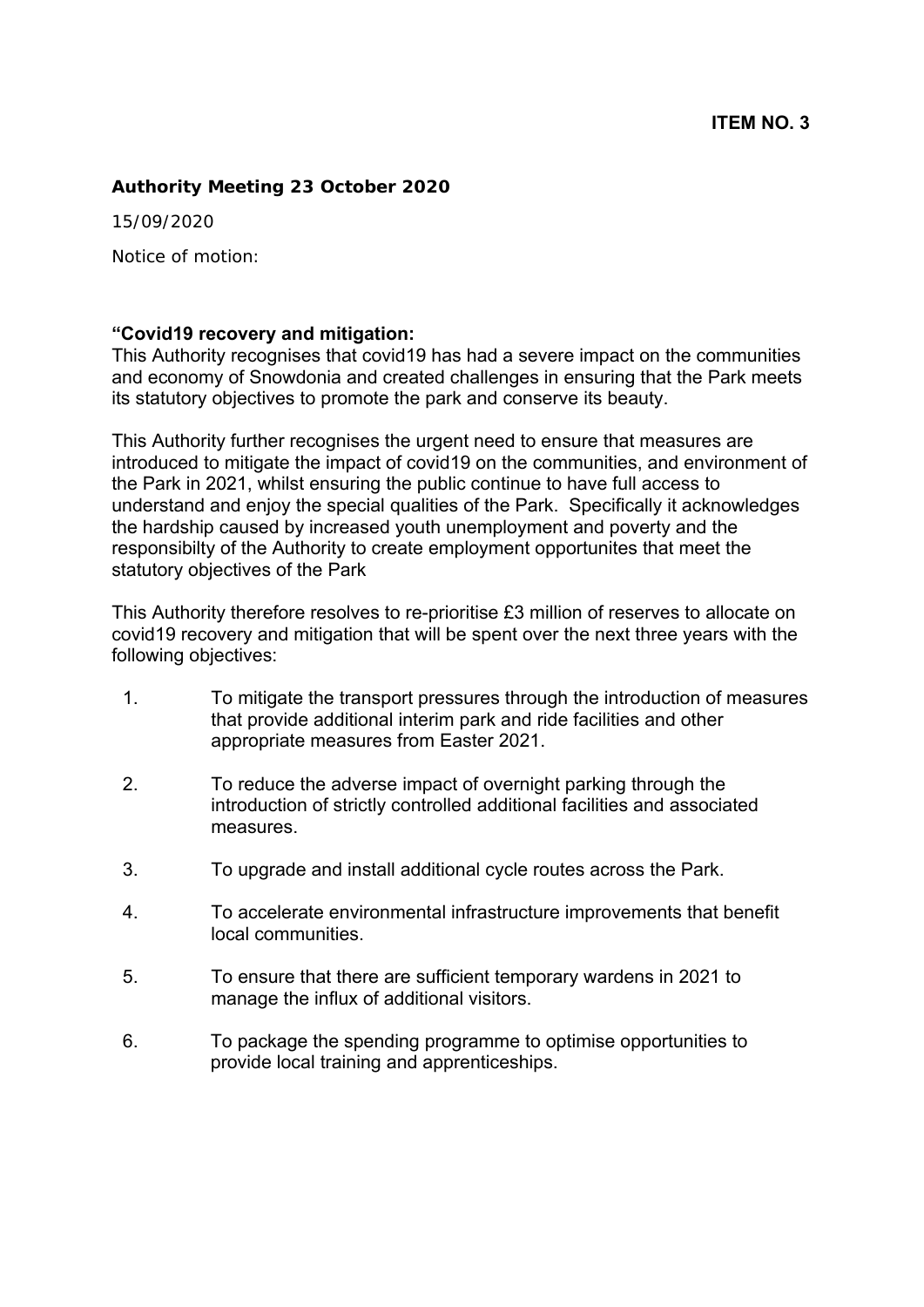Given the urgency and severity of this situation the Authority recognises the need for a member led Project Board that will meet monthly to oversee this programme and that officers will need to have a dedicated team of appropriate specialists to deliver the programme."

Mr. Neil Martinson, Tai Newyddion, Nant Ffrancon, Bethesda, Gwynedd LL57 3DQ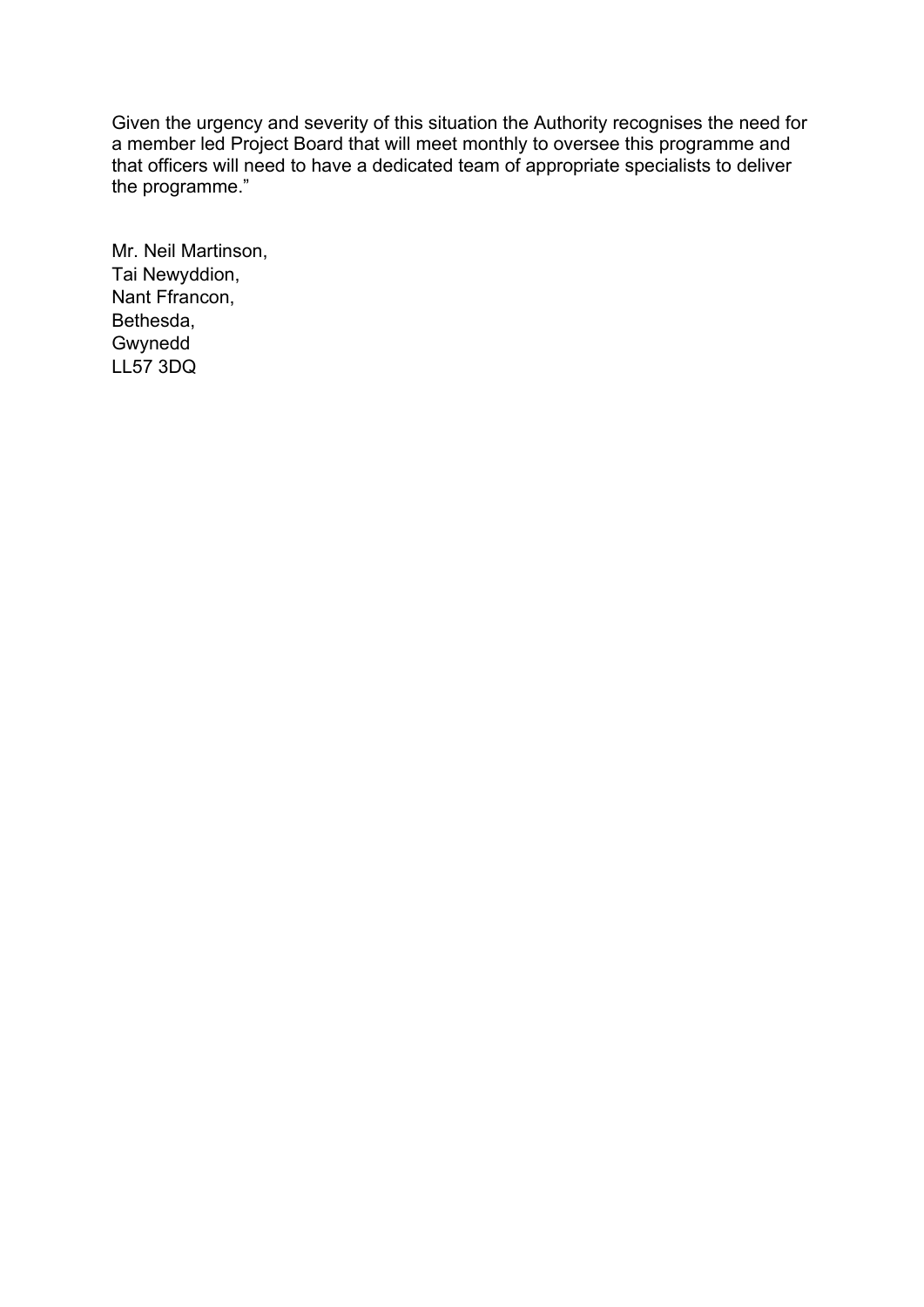#### **ITEM NO. 4**

| <b>MEETING</b>   | Snowdonia National Park Authority                         |
|------------------|-----------------------------------------------------------|
| <b>DATE</b>      | 23 October 2020                                           |
| <b>TITLE</b>     | <b>MEMBERSHIP OF STANDARDS COMMITTEE</b>                  |
| <b>REPORT BY</b> | <b>Director of Corporate Services</b>                     |
| <b>PURPOSE</b>   | To report on the membership of the Standards<br>Committee |

#### **BACKGROUND**

The terms of reference of the Standards Committee contains two general functions namely to promote and maintain high standards of conduct by the members and co-opted members of the Authority and to assist members and co-opted members of the Authority to observe the Authority's code of conduct.

The Standards Committee also has responsibility for a number of specific functions namely to advise the Authority on the adoption of or revision of the Authority's codes of conduct, to monitor the operation of the Authority's codes of conduct, to advise on training of members and co-opted members of the Authority on matters relating to the Authority's codes of conduct and considering and where appropriate determining matters referred to it by the Public Services Ombudsman for Wales.

The Standards Committee is also responsible for considering Complaints against Members and co-opted Members, granting dispensations to members or coopted members who have a personal interest in any business of the Authority, authorising payments by the Monitoring Officer of allowances and expenses to persons who have assisted in an investigation by the Monitoring Officer and to establish the procedure for determining complaints referred to it for consideration.

Finally, the Standards Committee also has some staff functions namely as a final internal appeal on disciplinary matters and as a final appeal on grievances or on conditions of service.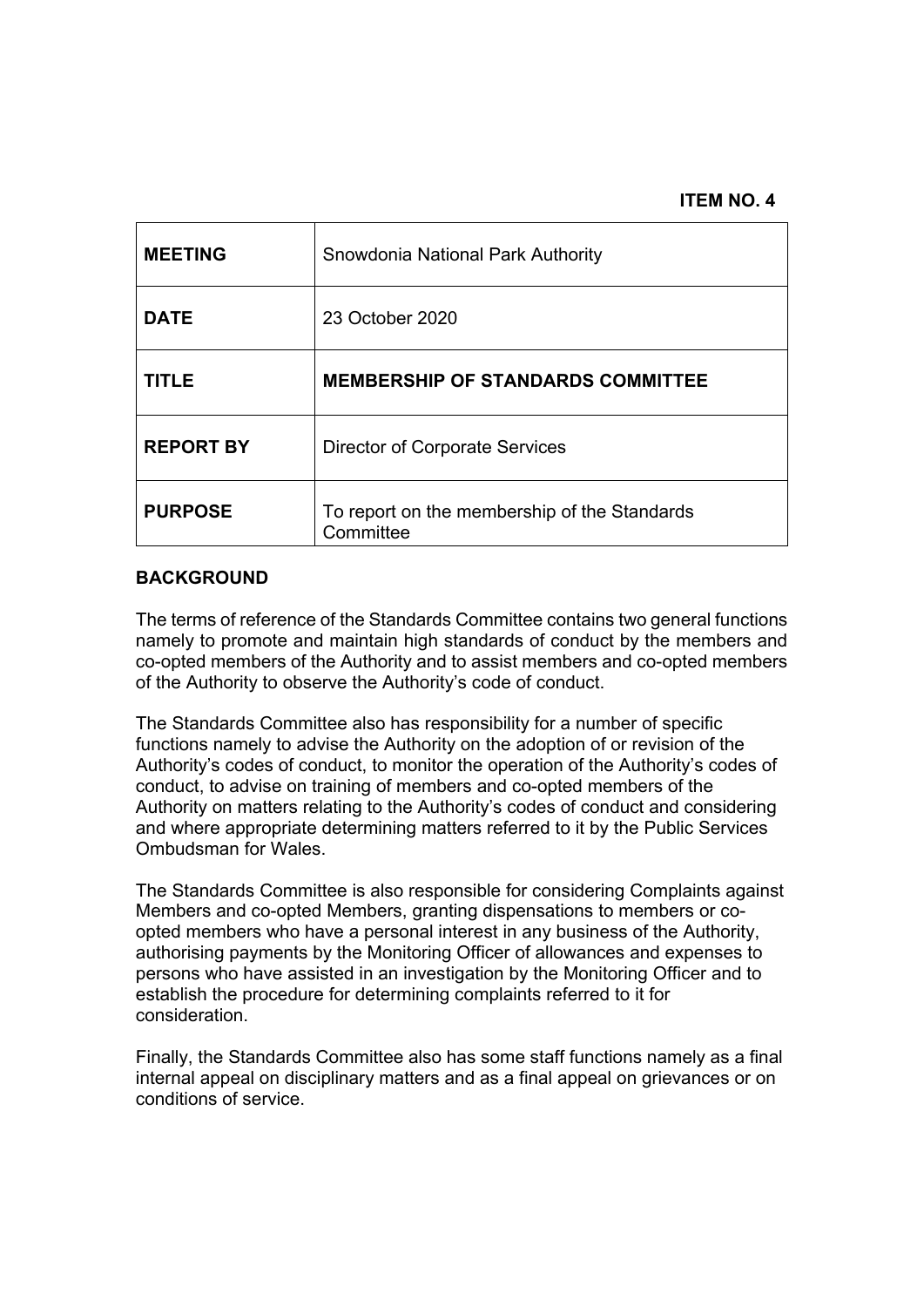The present membership of the Standards Committee consists of two Local Authority Members, one Welsh Government appointed Member (currently vacant) and three Independent Members namely Mrs Sharon Warnes (Chair), Mrs Rachael Leah Jane Davies (Vice Chair) and Mr Martin James Hughes. In accordance with the regulations governing Standards Committees both the Chair and Vice Chair have been appointed from amongst the Independent Members.

Under the relevant regulations an independent member of the standards committee of a relevant authority may be reappointed by the authority for one further consecutive term which shall not exceed four years. In reappointing there is no obligation to comply with the requirements that would usually have to be followed namely to advertise in a minimum of two newspapers and to establish an interview panel of five containing at least one lay panel member. The role of the panel would be to interview and to make a recommendation to the Authority with the Authority making the final decision on who to appoint.

The term of Mrs Sharon Warnes is due to end on 8<sup>th</sup> December 2020 and can be renewed for one further term as set out above. I have enquired of Mrs Warnes to see whether she has an interest in serving a second term and she has confirmed that she would be happy to serve a second term on the Standards Committee if the Authority so wishes.

#### **RESOURCE IMPLICATIONS None.**

#### **RECOMMENDATION**

**That the Authority re-appoints Mrs Sharon Warnes as an independent**  member of the Standards Committee for a further term until 8<sup>th</sup> December **2024.** 

**BACKGROUND PAPERS**